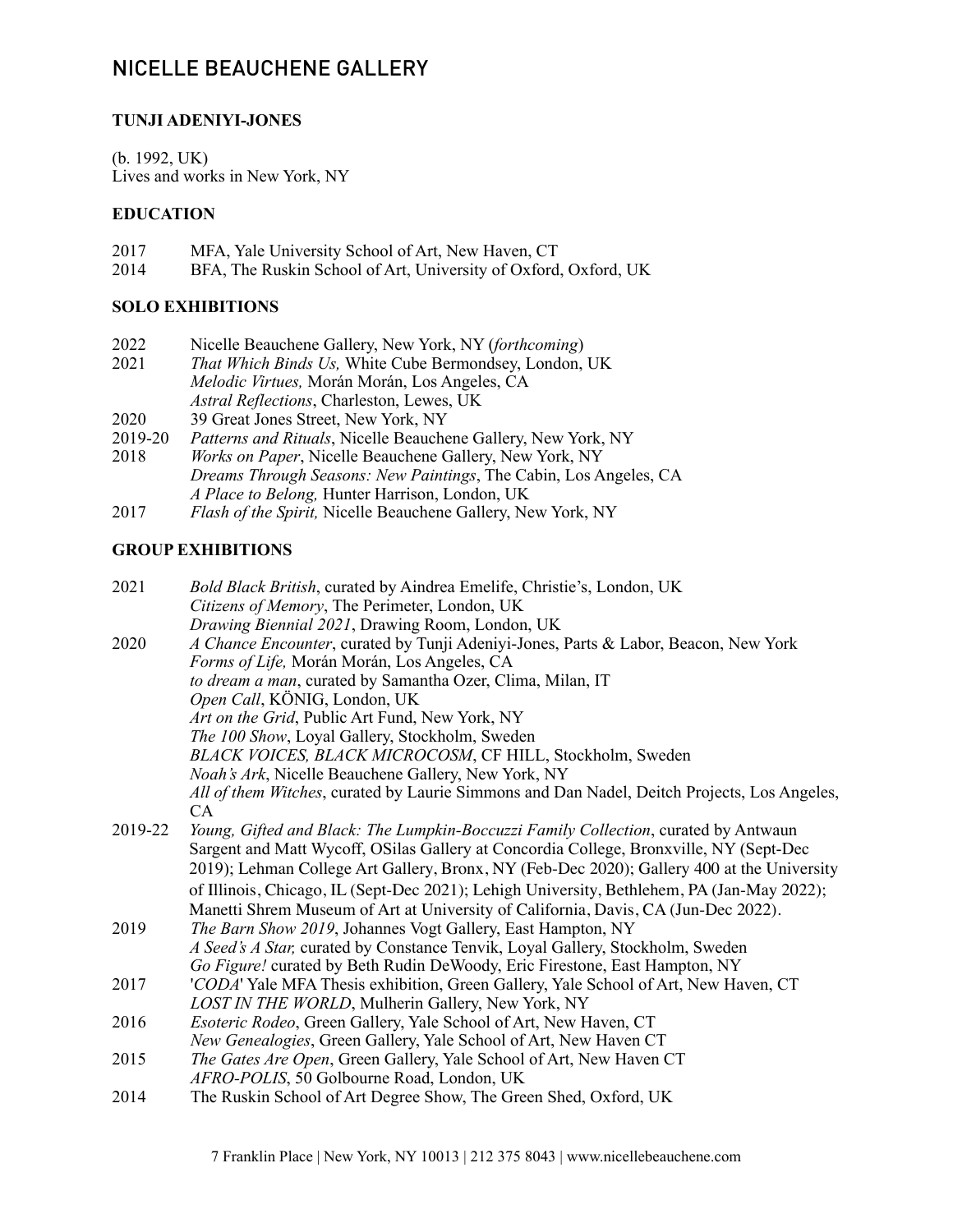# NICELLE BEAUCHENE GALLERY

2013 Christ Church College Art Show, The Ruskin School of Art High Street Building, Oxford, UK

## **BIBLIOGRAPHY**

| 2021 | Farrell, Aimee. "Where the art feels like home." Financial Times, 11 Nov.                                                                       |
|------|-------------------------------------------------------------------------------------------------------------------------------------------------|
|      | Okoro, Enuma. "Tunji Adeniyi-Jones Paints a Turbulent Dance with Identity." Cultured. 20                                                        |
|      | Sept.                                                                                                                                           |
|      | Angeleti, Gabriella. "Pérez Art Museum Miami renames endowment fund for Black art to<br>reflect the wider diaspora." The Art Newspaper, 8 Feb.  |
| 2020 | Lee, Yaniya. "Inside 'Young Gifted And Black': A Project Celebrating The Great Black Artists                                                    |
|      | Of Our Time." British Vogue, 28 Aug.                                                                                                            |
|      | Kleerup, Jonas. "Black Voices, Black Gazes." BON Magazine, 22 Apr.                                                                              |
|      | Rosen, Miss. "Young, Gifted and Black' spotlights the multitude of black artists defining the<br>contemporary art scene." DOCUMENT, 17 Mar.     |
|      | "4 Sensational Painters Who Stole the Show at Independent New York 2020, Where Oil-on-                                                          |
|      | Canvas Is Still the Cutting Edge." ArtNet News, 5 Mar.                                                                                          |
|      | Vogel, Maria. "Looking for Fresh Talent? Here Are 7 Rising-Star Artists to Seek Out at<br>Armory Week 2020 in New York." ArtNet News, 2 Mar.    |
|      | Millbrath, Claire. "Tunji Adeniyi-Jones' 'Patterns & Rituals'." Editorial Magazine, 24 Jan.                                                     |
|      | "20 Painters Who Are Shaping the New Decade." Daily Collector, 20 Jan.                                                                          |
| 2019 | "9 Leading Advisors, Dealers, and Art-World Insiders Tell Us Which Artists They Think Are<br>Poised to Break Out in 2020." ArtNet News, 20 Dec. |
|      | "30 Under 30: Art & Style." Forbes. 3 Dec.                                                                                                      |
|      | Proctor, Rebecca Anne. "American Artist Kehinde Wiley Launches Black Rock Artist                                                                |
|      | Residency In Dakar." Harper's Bazaar Arabia. 28 Aug.                                                                                            |
|      | "Artists Selected for Kehinde Wiley's Inaugural Residency Program in Senegal."                                                                  |
|      | Artforum.com. 23 July.                                                                                                                          |
|      | Oluwajoba, Adeoluwa. "Tunji Adeniyi-Jones: Cross Cultural Aesthetics, Hybridity, and The<br>History of Painting. Omenka! 15 Apr.                |
| 2018 | Laird, William Jess. "EP017: Tunji Adeniyi-Jones." Podcast. Image Culture. 17 July.                                                             |
| 2017 | "New York Gallery Hosts Adeniyi-Jones' works." The Guardian Lagos, 31 Dec.                                                                      |
|      | Rodney, Seph. "When Beauty Is a Draw and a Diversion." Hyperallergic, 21 Dec.                                                                   |
|      | Akbari, Ariana. "Flash of the Spirit: Tunji Adeniyi-Jones at Nicelle Beauchene Gallery." Arte<br>Fuse, 15 Dec.                                  |
|      | Tovar, Juanita. "Catch This Month's Best Art Shows Before It's Too Late." Spoiled NYC, 14                                                       |
|      | Dec.                                                                                                                                            |
|      | Wilson-Goldie, Kaelen. "Critics' Picks." Artforum, Dec.                                                                                         |
|      | Halle, Howard. "The top five New York art shows this week." TimeOut New York, 4 Dec.<br>"On Exhibit." IN NEW YORK Magazine, Dec.                |
|      | "10 Art Events to Attend in New York City This Week." ARTnews, 13 Nov.                                                                          |
|      | "NYC Gallery Scene – Highlights Through November 19, 2017." Hamptons Art Hub, 14 Nov.                                                           |
|      | Sutton, Benjamin. "8 Artists to Watch from Bushwick Open Studios 2017." Hyperallergic, 18<br>Nov.                                               |